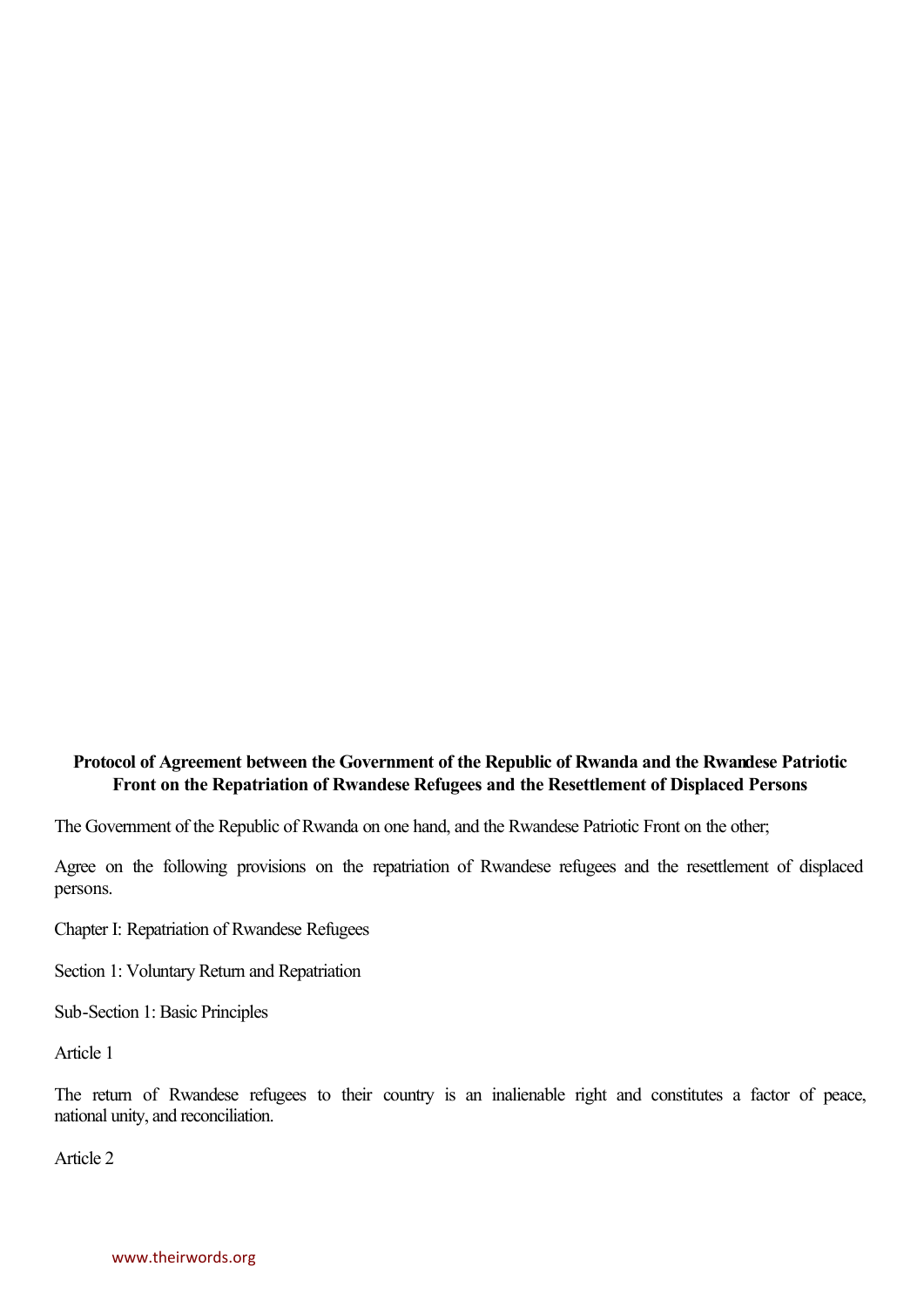The return is an act of free will on the part of each refugee. Any Rwandese refugee who wants to go back to his country will do so without any precondition whatsoever.

Each person who returns shall be free to settle down in any place of their choice inside the country, so long as they do not encroach upon the rights of other people.

Article 3

Article 3<br>For purposes of settling returnees, the Rwandese Government shall make lands available, upon their<br>identification by the "Commission for Repatriation" so long as they are not currently occupied by i For purposes of settling returnees, the Rwandese Government shall make lands available, upon their identification by the "Commission for Repatriation" so long as they are not currently occupied by individuals.<br>The Commissi For purposes of settling returnees, the Rwandese Government shall make lands available, upon their identification by the "Commission for Repatriation" so long as they are not currently occupied by individuals. The Commissi identification by the "Commission for Repatriation" so long as they are not currently occupied by individuals.<br>The Commission shall be at liberty to explore and choose, without any restriction, resettlement sites throughou The Commission shall be at liberty to explore and choose, without any restriction, resettlement sites throughout<br>the national territory. The selection of sites, their occupation and farming shall take due consideration of the national territory. The selection of sites, their occupation and farming shall take due consideration of the protection of endangered animal species, especially the mountain gorilla. Depending on the protection require ecosystems is recommended.

Article 4

The right to property is a fundamental right for all the people of Rwanda. All refugees shall therefore have the right to repossess their property on return.

The two parties recommend, however, that in order to promote social harmony and national reconciliation,<br>The two parties recommend, however, that in order to promote social harmony and national reconciliation, The two parties recommend, however, that in order to promote social harmony and national reconciliation, refugees who left the country more than 10 years ago should not reclaim their properties, which might have been occup The two parties recommend, however, that in order to promote social harmony and national reconciliation, refugees who left the country more than 10 years ago should not reclaim their properties, which might have been occup shall help them to resettle.

As for estates which have been occupied by the Government, the returnee shall have the right for an equitable compensation by the Government.

Article 5

The repatriation exercise shall aim at achieving a harmonious and definitive integration.

Article 6

The repatriation process must mesh with the economic changes underway in the country.

Article 7

The principle of dual citizenship is hereby accepted. The laws governing the Rwandese citizenship shall be reviewed accordingly.

Sub-Section 2: The Beneficiaries of the Programme for the Return and Repatriation

Article 8

The Programme for the Return and the Repatriation shall be designed solely for Rwandese Refugees.

Shall qualify as a Rwandese refugee:

1. Anyone in possession of documents issued by the Office of the United Nations High Commissioner for Refugees (UNHCR), testifying that the bearer is a Rwandese refugee;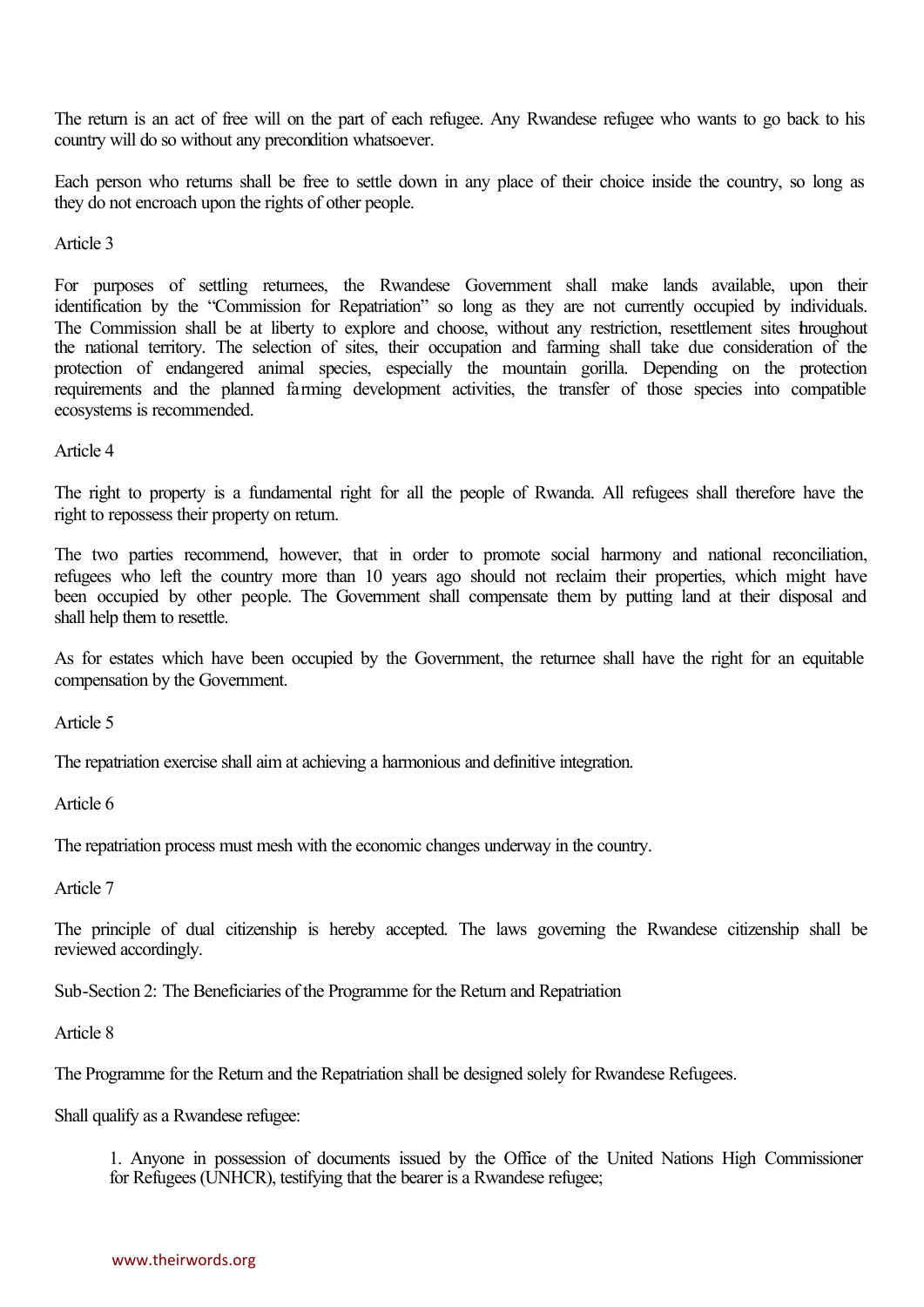2. Any Rwandese national who declares himself to be a Rwandese refugee, but who is not registered with the Office of the UNHCR.

Sub-Section 3: Repatriation Procedures

Article 9

Upon the recommendation of the Secretariat of State for Rehabilitation and Social Integration, the Broad-Based Transitional Government shall set up a Commission for Repatriation composed of Government, UNHCR, OAU and Refugee representatives.

Article 10

The Commission shall have, as a general mandate, to finalize and to implement a programme for the repatriation and reintegration of returnees.

The concrete missions of the Commission shall be as follows:

1. Conduct a socio-economic survey of refugees;

2. Organize a pre-repatriation census and registration of returnees;

3. Conduct an information and sensitization campaign both to the refugee community and the population within the country

4. Identify settlement sites, supervise the distribution of plots and establishment of basic infrastructures such as Reception Centres, Health Centres, Educational Centres, etc.;

5. Make travel arrangements for all returnees, where necessary, and arrangements for the transport of their property;

6. Supervise all kinds of assistance for the returnees, such as food aid, farming tools, building materials, domestic items, seeds, etc.;

That Commission may set up Committees, where necessary, for the execution of some of its missions.

Article 11

For border crossings, a list of items subject to an export ban in the country of asylum and to an import ban in Rwanda shall be communicated in advance to refugees opting for repatriation.

Property and assets of returnees shall be exempted from all import duties and taxes, except for commercial goods.

The exchange regulations shall be communicated to returnees and facilitated by the appropriate authorities.

Customs formalities shall also be specified by the country of asylum and by Rwanda.

The Secretariat of State for Rehabilitation and Social Integration, in coordination with Immigration and Emigration Services, shall provide facilities at border posts and at the International airport, for the reception of returnees who shall have opted to go back home with their own means.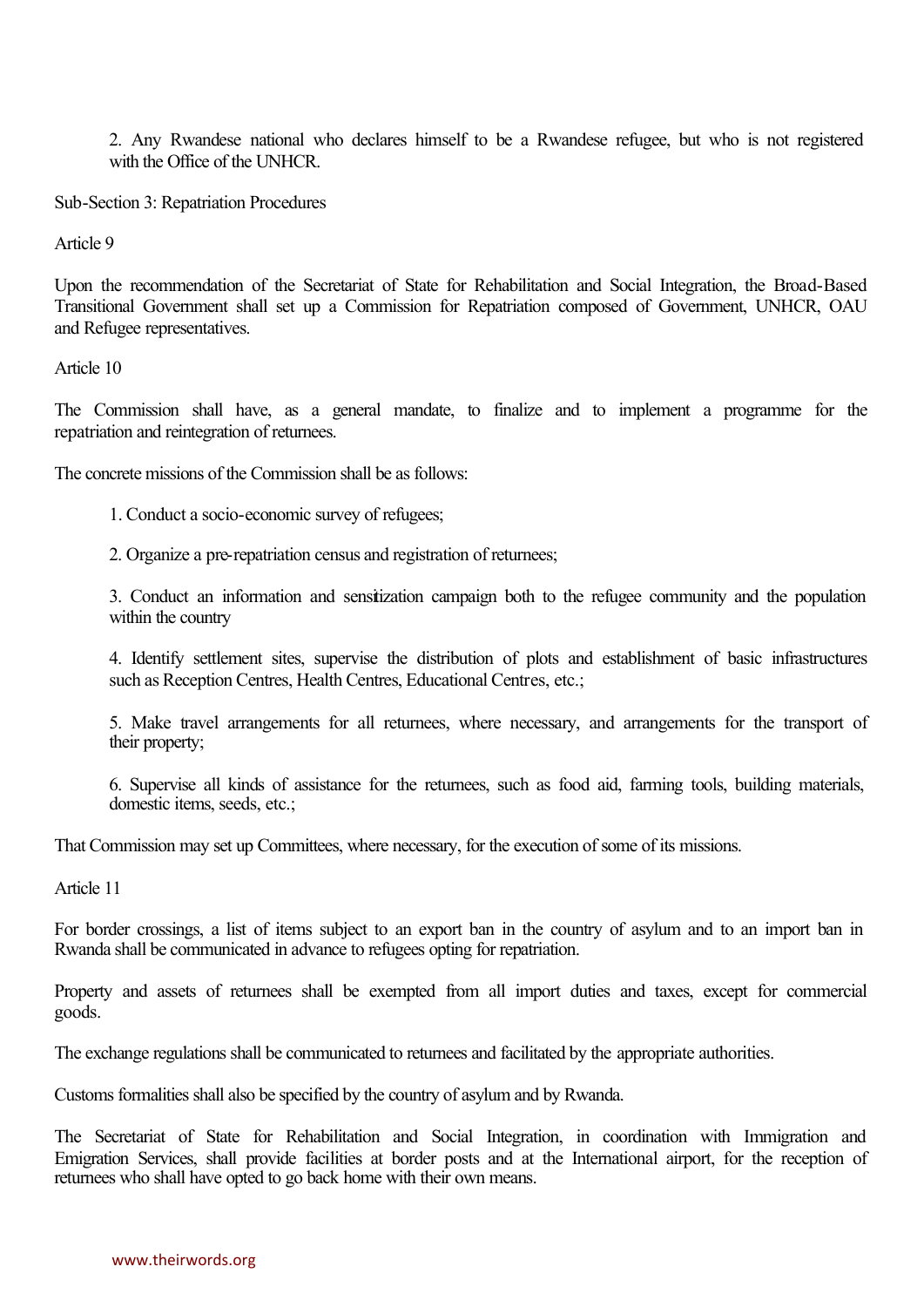Sub-Section 4: Assistance

Article 12

Article 12<br>The repatriation funding programme shall provide for provisional accommodation centres on the settlement<br>sites in nural or in urban areas in existing or those to be built on condition that the latter are built f The repatriation funding programme shall provide for provisional accommodation centres on the settlement sites in rural or in urban areas, in existing or those to be built, on condition that the latter are built for ultima use.

Returnees at that time shall be fully taken care of, including an initial free medical check-up.

Article 13

Article 13<br>Returnees shall provisionally be accommodated in shelters built on plots allocated to them, but they shall<br>rapidly be given a set of building materials to enable them to build their Returnees shall provisionally be accommodated in shelters built on plots allocated to them, but they shall rapidly be given a set of building materials to enable them to build their own houses and design them in accordance accordance with model development schemes drawn up by the Commission for Repatriation.

Article 14

Upon their arrival in the country, repatriates shall each be paid a small amount of money to enable them to meet vital needs not catered for by the aid programme.

Article 15

With the assistance of the International Community, the Rwandese Government shall provide assistance to the returnees, in the following areas:

1. food aid;

2. domestic items;

- 3. farming tools;
- 4. building materials;
- 5. health;
- 6. education.

The same assistance shall equally be provided to those returnees who may go back to their places of origin.

Article 16

Food aid shall be provided for a period of at least 15 months, after which conditions for the continued supply of that aid shall be reviewed. Article 17

Each family of returnees shall be provided with basic items such as kitchen utensils and bed and beddings.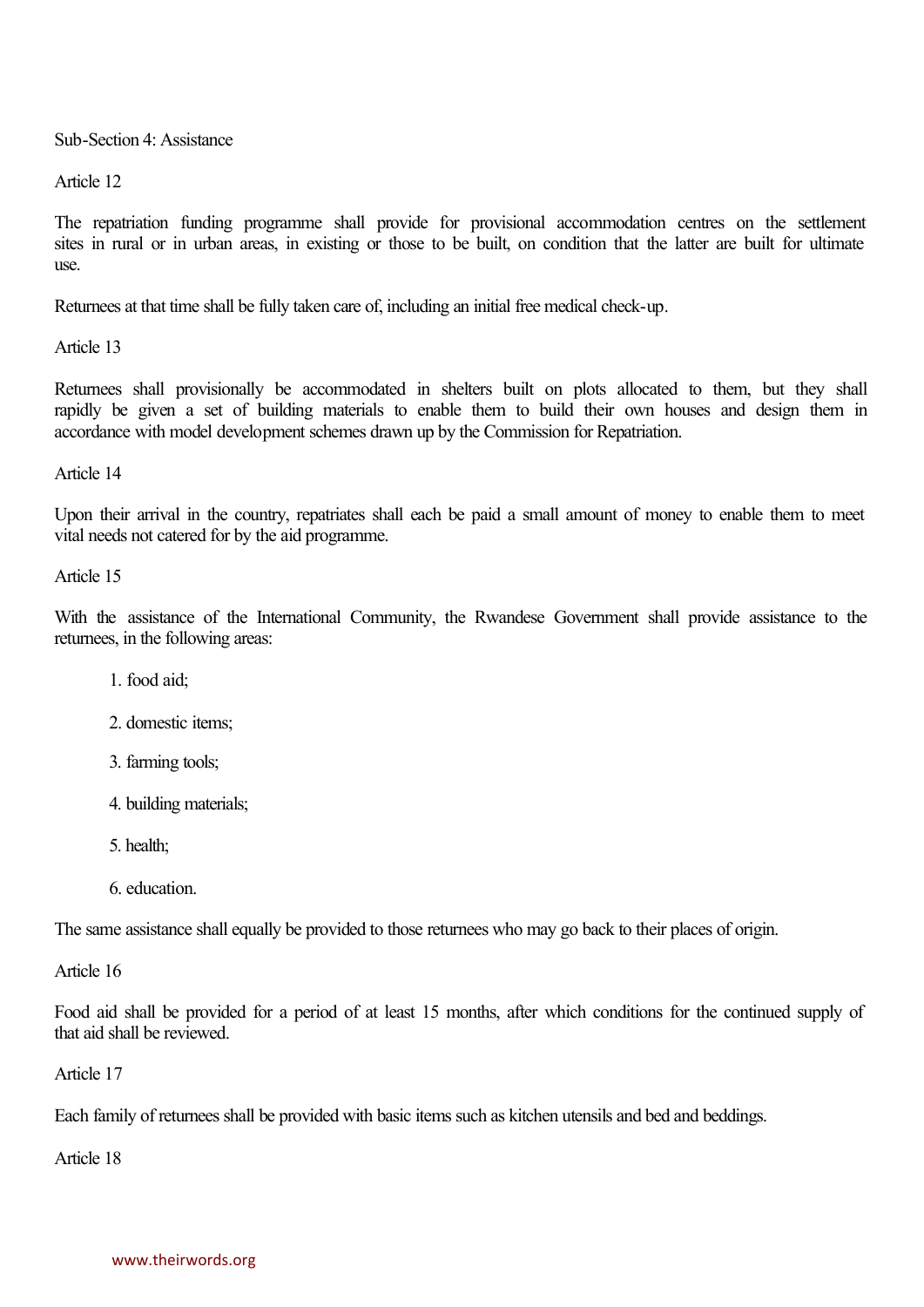The programme for the settlement of returnees shall also avail a set of farming tools and seeds, preferably<br>selected to meet the soil and climate requirements in the area. In so doing it shall enable the repatriated farmer The programme for the settlement of returnees shall also avail a set of farming tools and seeds, preferably selected to meet the soil and climate requirements in the area. In so doing, it shall enable the repatriated farme to undertake farming activities as soon as possible.

Article 19

The repatriation programme shall also include the supply of medicines and various equipment for the existing or newly established Health Centres.

Vulnerable groups, i.e. women, children, the aged people and the handicapped shall be specifically taken care of.

## Article 20

A programme of assistance for children admitted in the educational system shall be established and tailored in such a way as to cater for school fees, funds for the purchase of uniforms and school equipment for two academic years.

Article 21

The returnees who shall take up activities other than farming, but are not able to take care of themselves, shall each benefit from some of the assistance programmes mentioned above especially:

- 1. Accommodation and food aid for a period of 6 months;
- 2. basic items such as kitchen utensils, bed and beddings

The Rwandese Government shall establish, through the Ministry of Labour and Social Affairs and the Secretariat of State for Rehabilitation and Social Integration, mechanisms for the orientation and follow-up of job seekers.

Sub-Section 5: Integration Modalities

Article 22

Returnees may benefit from opportunities availed by the Development Projects designed for the enhancement of employment in the public and private sectors, in the same conditions as residents.

Article 23

The Rwandese Government shall undertake negotiations with international funding institutions, within the framework of the Structural Adjustment Programme (SAP), so that the absorption capacities of the Public Sector could be enhanced.

There are certain sectors, however, which already hold out employment opportunities, such as Education, Health and the Judiciary.

A returnee who shall be integrated in the public sector shall be employed at the level to be determined on the basis of their qualification and professional experience.

Employment shall not be subjected to any precondition and criteria other than the age for employment and retirement.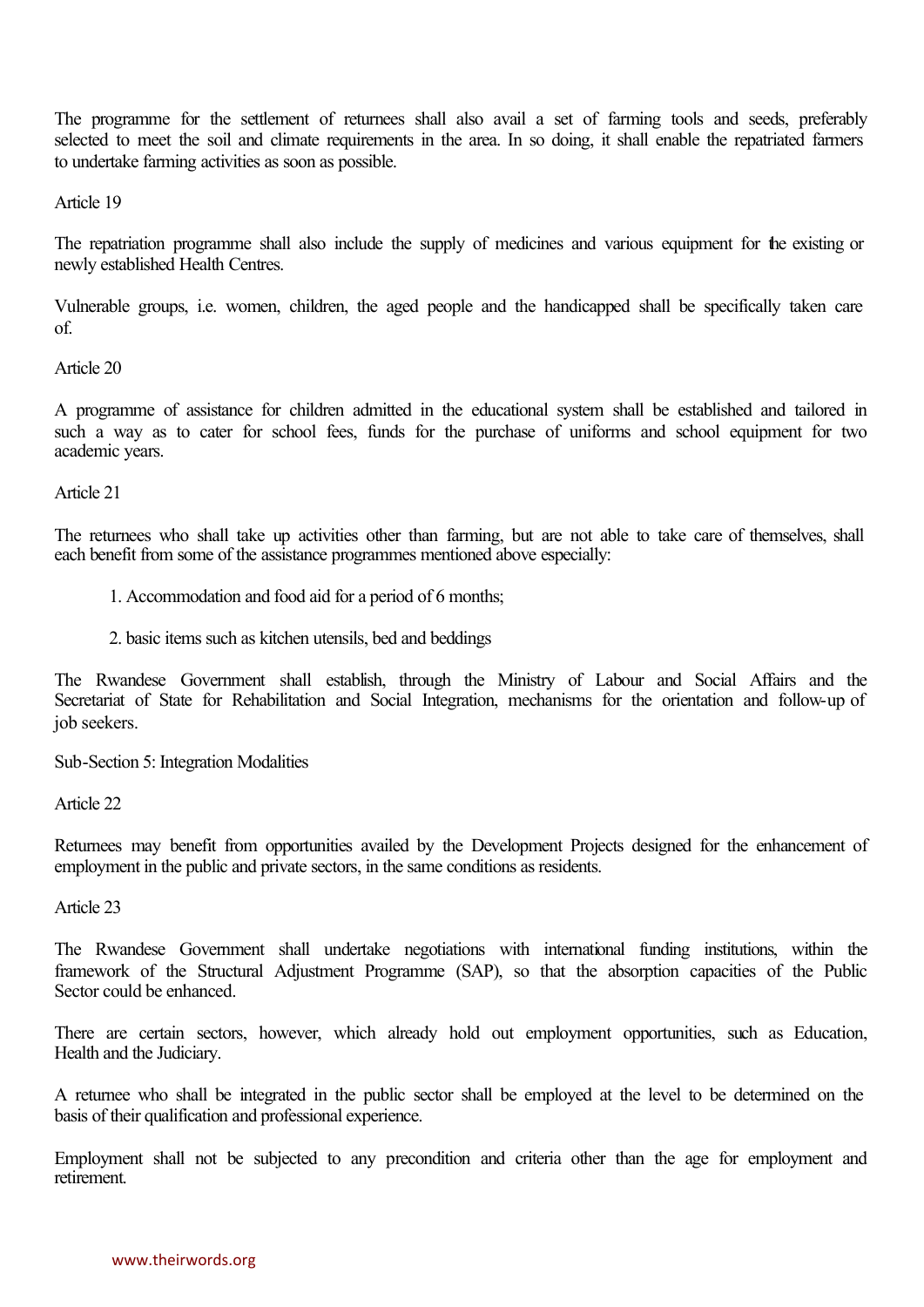Article 24

Returnees who have contributed to the Social Security in Rwanda may claim their dues, either for themselves or their beneficiaries.

As for those who have been contributing to the Social Security abroad, the Rwandese Government shall negotiate with the countries concerned so as to arrange for the compensation or transfer of their dues.

Article 25

Lack of knowledge of Kinyarwanda or French shall not constitute an obstacle to employment and discharge of duties within the public sector.

During the first three years of service, with effect from the date of appointment, the returnees shall use those languages they are most familiar with, and shall take intensive French or Kinyarwanda courses. At the end of that period, consideration of this facility shall be re-examined in order to determine whether it would be maintained or not.

maintained or not.<br>To that effect, a programme of linguistic support as well as translation and interpretation services shall be<br>organized according to the needs soon after the establishment of the Broad-Based Transitional To that effect, a programme of linguistic support as well as translation and interpretation services shall be organized, according to the needs, soon after the establishment of the Broad-Based Transitional Government, usin using funds provided for in the Plan of Action for returnees or any other funds.

Article 26

The existing Commissions on the Equivalence of diplomas shall include qualified personnel among returnees and shall pay special attention to that problem.

Diplomas and certificates internationally recognised shall be considered for purposes of employment in the educational institutions or appointment to professional posts, in accordance with the UNESCO grading regulations and systems.

Article 27

Article 27<br>The access to employment opportunities in the Private Sector and the establishment of new enterprises in the<br>country have been liberalized within the framework of the Structural Adiustment Programme (SAP) They s The access to employment opportunities in the Private Sector and the establishment of new enterprises in the country have been liberalized within the framework of the Structural Adjustment Programme (SAP). They shall be on be open to returnees without any preconditions, and under the same conditions as residents.

be open to returnees without any preconditions, and under the same conditions as residents.<br>Government role in that field will be to reactivate support to existing firms, promote new investments and<br>simplify formalities re Government role in that field will be to reactivate support to existing firms, promote new investments and simplify formalities required to get started in the Private Sector. The Plan of Action shall also include a Guarant Guarantee Security Fund, so as to facilitate access to loans by returnees.

Article 28

The Commission for Repatriation shall develop settlement sites. The sites shall be provided with basic socio economic infrastructures such as schools, Health Centres, water, access roads, etc.

The Housing scheme in these areas shall be modelled on the "village" grouped type of settlement to encourage the establishment of development centres in the rural area and break with the traditional scattered housing.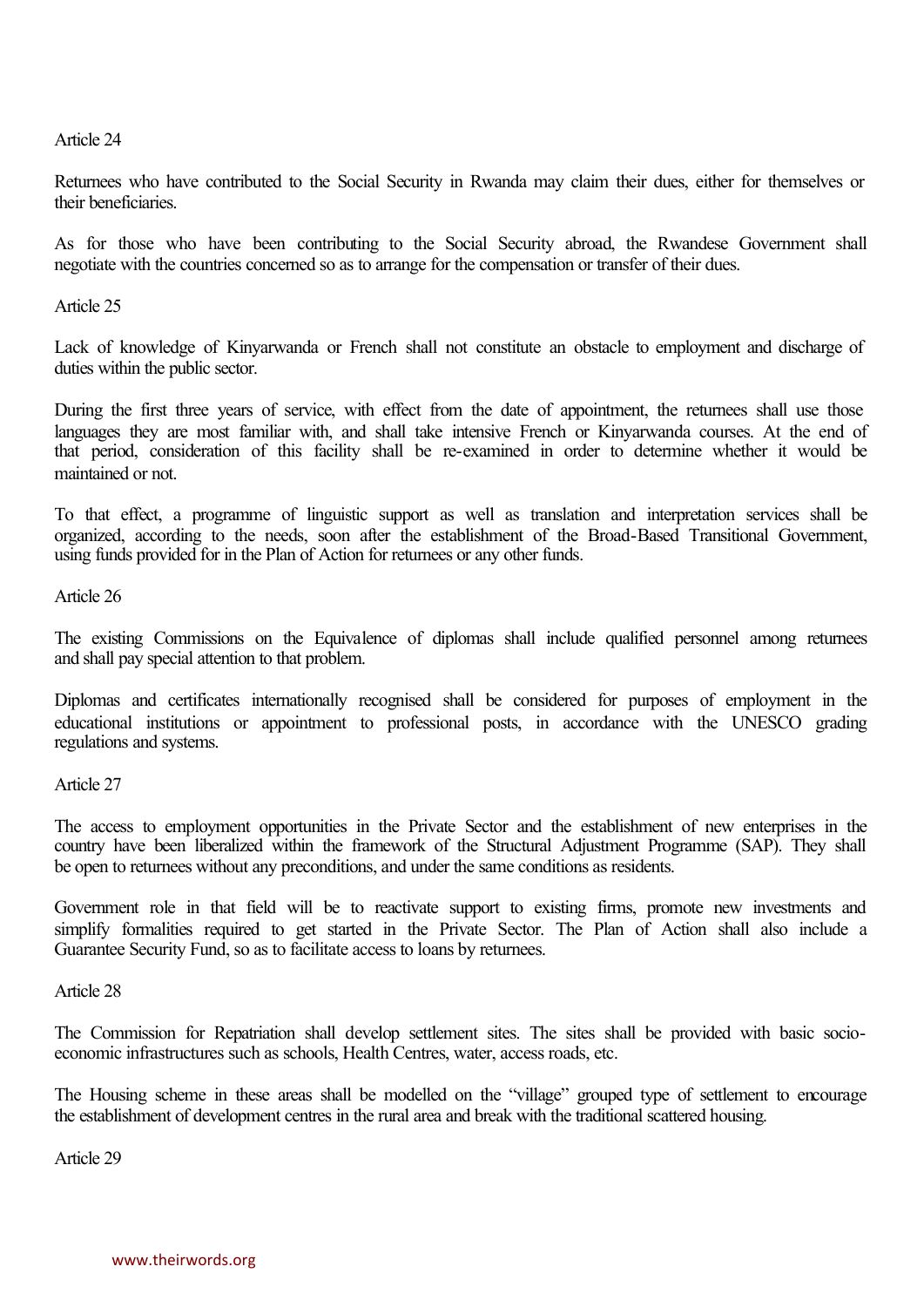The programme for the reintegration of returnees shall provide additional school facilities, by expanding<br>existing schools or creating new infrastructures to accommodate the returnee children already at school or of The programme for the reintegration of returnees shall provide additional school facilities, by expanding existing schools or creating new infrastructures to accommodate the returnee children already at school or of school school age.

Article 30

For purposes of ensuring a smooth integration into the educational system in the country, and avoiding that students interrupt their studies and suffer adverse effects, a number of measures shall be taken:

1. During the first year, education should be provided in the language used in the country of asylum.

2. Within the first three months, intensive French courses should be organised for teachers and students, especially for students in the senior level of primary school and for students in secondary schools and institutions of higher learning, from the anglophone countries.

3. Some of the aspects of adaptation may be catered for in the private educational system.

4. The Plan of Action for Rwandese refugees shall take in charge students in their last two years of the 4. The Plan of Action for Rwandese refugees shall take in charge students in their last two years of the primary, secondary schools and institutions of higher learning who may wish to stay behind and complete their studies 4. The Plan of Action for Rwandese refugees shall take in charge students in their last two years of the primary, secondary schools and institutions of higher learning who may wish to stay behind and complete their studies primary, secondary schools and institutions of higher learning who may wish to stay behind and complete their studies in the host countries, if the educational systems in which they were studying are not available in Rwand of equivalence of diplomas, certificates, etc.

However, special attention shall be given to the writing and reading of Kinyarwanda through additional remedial lessons, to enable new pupils and any other who might experience similar difficulties to catch up with those who are more conversant with the language.

Sub-Section 6: Implementation of the Overall Programme of Repatriation

Article 31

In accordance with the mandate entrusted to them by the Dar es Salaam Summit of 19th February, 1991, the UNHCR and the OAU shall organize, within six (6) months after the establishment of the Broad-Based Transitional Government, a Donors' Conference for the financing of projects earmarked in the Plan of Action for the Rwandese refugees.

In addition to other internal sources of funding, the Rwandese Government shall also rely on bilateral cooperation to support the Repatriation Programme.

Article 32

The implementation, at the political and administrative level, of the Repatriation Programme shall be supervised by the Secretariat of State for Rehabilitation and Social Integration.

For the technical implementation of the various components of the Repatriation Programme, the Government of Rwanda and the UNHCR shall preferably resort to those NGOs with an established reliability, taking also their respective specialization into account. As such, one or several NGOs shall undertake site development activities, building activities, and the distribution of food aid.

Sub-Section 7: Timetable for Repatriation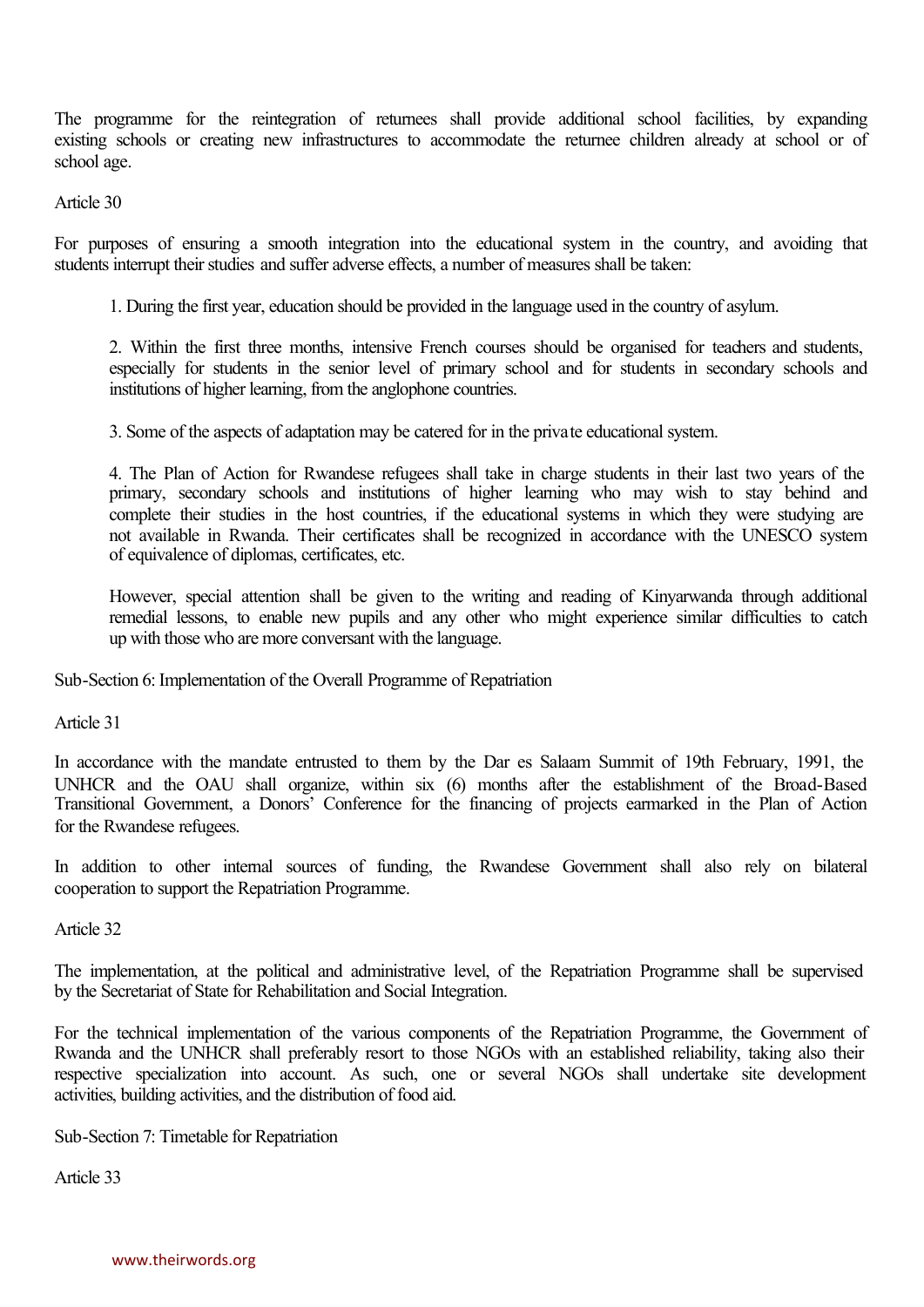All the returnees having the means to settle themselves without recourse to Government assistance may do so, soon after the signing of the Peace Agreement.

To that end, Rwandese Embassies shall issue travel documents to all Rwandese refugees who wish to go back to Rwanda.

Article 34

With respect to repatriation in groups, the following programme of sequence is envisaged:

1. Within six (6) months after the establishment of the Broad-Based Transitional Government, the UNHCR and the OAU shall organize a Donors Conference on the financing of the Repatriation Programme.

2. Within six (6) months after the establishment of the Broad-Based Transitional Government, tripartite agreements between Rwanda, the UNHCR and individual countries in the Region and the UNHCR shall have been concluded on issues pertaining to the repatriation of refugees.

3. Within Six (6) months after its establishment, the Broad-Based Transitional Government shall undertake operations for the preparation of settlement sites.

4. Within nine (9) months following the establishment of that Government, the repatriation of the first batch of returnees may begin.

Section 2: Other Repatriation Solution: Settlement in the Host Country

Article 35

Article 35<br>The Broad-Based Transitional Government shall take and implement measures, including through bilateral<br>agreements for the protection of the Rwandese nationals who shall have opted to settle in the host cou The Broad-Based Transitional Government shall take and implement measures, including through bilateral agreements, for the protection of the Rwandese nationals who shall have opted to settle in the host countries as immigr immigrants.

Those immigrants shall fully enjoy the same rights as all other Rwandese citizens.

Chapter II: Return of Persons Displaced by War and Social Strifes Section 1: Preparatory Measures

Article 36

The organized return of persons displaced as a result of war and social strife shall be done after the following preparatory measures have been taken:

- 1. Deployment of the International Neutral Force.
- 2. Disengagement of Forces in the war zones.
- 3. Establishment of the Broad-Based Transitional Government.
- 4. Clearance of mines in the war zones.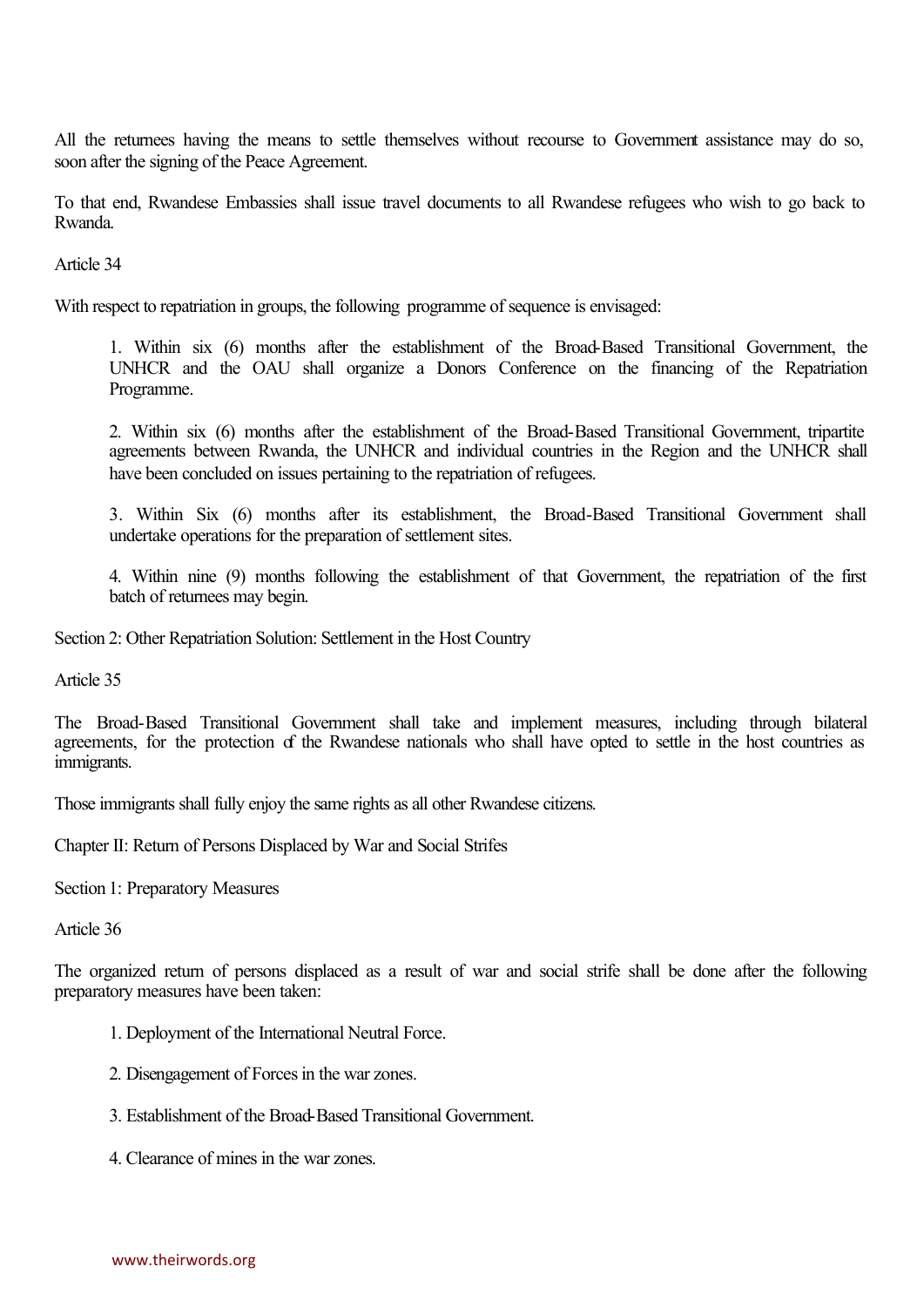## 5. Planning and provision of humanitarian assistance in essential services. Section 2: Administration and Security in the War Zones

Article 37

The administration entities established before the outbreak of war shall be reconstituted.

Article 38

The socio-economic services established before the outbreak of war, especially in the educational, health, justice, youth, trade, agricultural and animal husbandry sectors at the level of administration entities in the war zones shall resume their activities.

## Article 39

The Broad-Based Transitional Government shall determine mechanisms of appointing local authorities in these zones.

Article 40

The clearance of mines in the zones shall be conducted by the International Neutral Force, in collaboration with the Army Command High Council.

Article 41

Security shall be ensured by the local police to be provided with adequate means and assisted, where necessary, by the National Gendarmerie.

Section 3: Humanitarian Assistance

Article 42

Humanitarian Aid shall be distributed by the Secretariat of State for Rehabilitation and Social Integration, assisted by the Humanitarian Agencies.

Article 43

The humanitarian aid shall consist of:

- 1. Food aid;
- 2. Domestic items;
- 3. Farming tools;
- 4. Building materials;
- 5. Health care and Medicines;
- 6. Education (School equipment, uniforms, school fees for a period of two years);